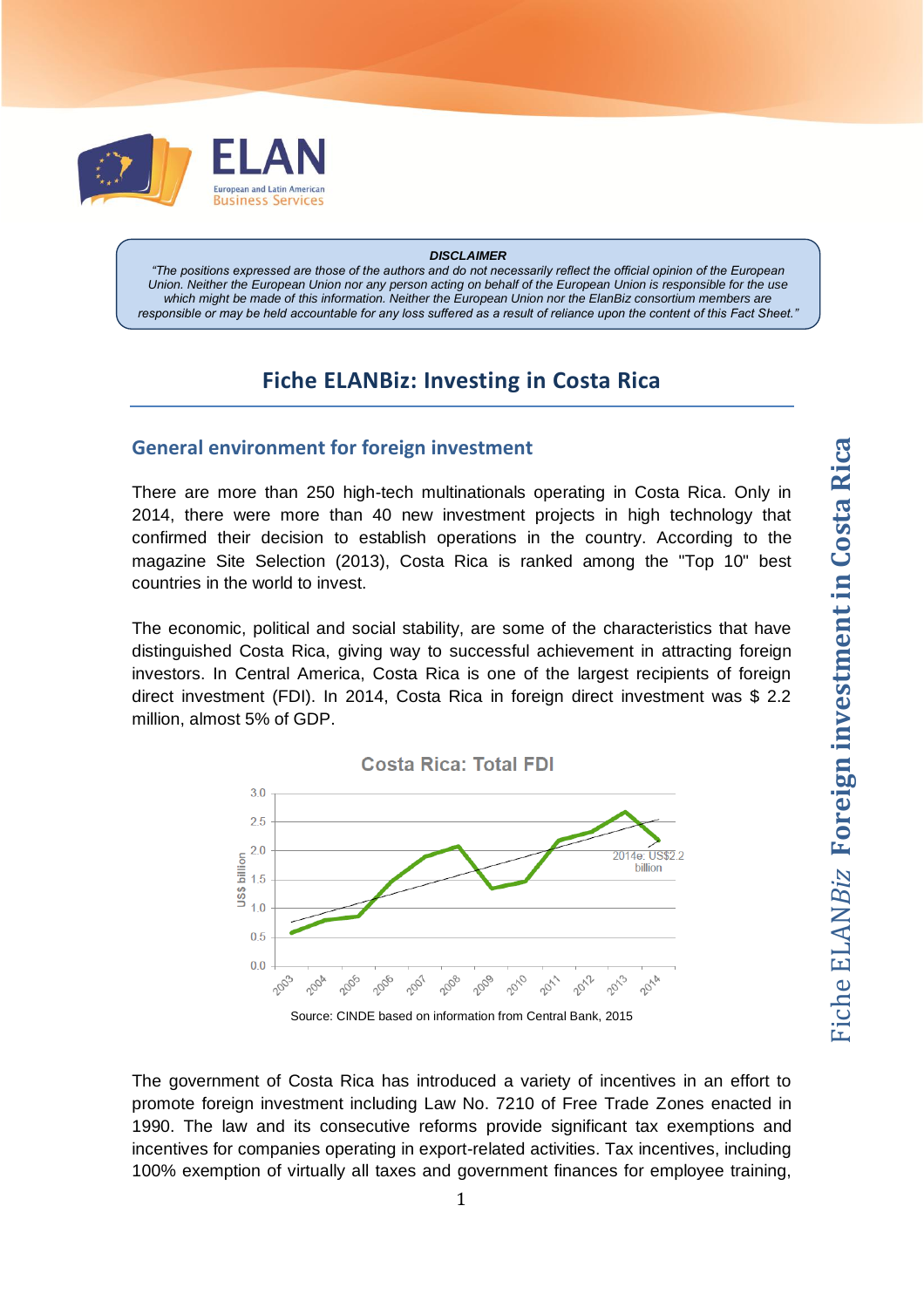

are available for companies that meet the investment requirements and employment established by law. The investment incentives include constitutional guarantees of equal treatment and direct foreign investment. Other incentives are: export contract, the free zone and temporary admission system, which include full or partial exemptions from taxes and streamline customs clearance services including simplified operational aspects.

According to the latest ranking of the publication "Doing Business" of the World Bank, Costa Rica ranks 83 globally and in 7th position in the Latin American region for the index [Ease of Doing Business.](http://www.doingbusiness.org/Rankings?sortcolumn=2&sortorder=desc®ionID=0&incomeID=0&tercile=&ajax=1)

| <b>Index</b>                                                       | <b>Ranking</b> |  |
|--------------------------------------------------------------------|----------------|--|
| <b>Starting a business</b>                                         | 118            |  |
| <b>Dealing with construction permits</b>                           | 52             |  |
| <b>Getting electricity</b>                                         | 46             |  |
| <b>Registering property</b>                                        | 47             |  |
| <b>Getting credit</b>                                              | 89             |  |
| <b>Protecting minority investors</b>                               | 181            |  |
| <b>Paying taxes</b>                                                | 121            |  |
| <b>Trading across borders</b>                                      | 47             |  |
| <b>Enforcing contracts</b>                                         | 129            |  |
| <b>Resolving insolvency</b>                                        | 89             |  |
| Source: Banco Mundial, http://www.doingbusiness.org/rankings, 2015 |                |  |

## **Investment opportunities**

Foreign investment is concentrated in the advanced and light manufacturing (45%) and agriculture (25% primarily bananas and coffee) and other investments (railroads, tobacco, telecommunications, airlines, government bonds and real estate).

Some sectors that will continue to play a substantial role in the strategy for attracting investment are the high technology, such as the medical device industry, advanced manufacturing and corporate services. Projects outside the metropolitan area and projects from diverse backgrounds will be crucial in the coming years.

Costa Rica is a country that has received the most FDI in Latin America in manufacturing and services. FDI coming to Costa Rica is looking for efficiency rather than market or access to natural resources. The sectors are broken down in the following table: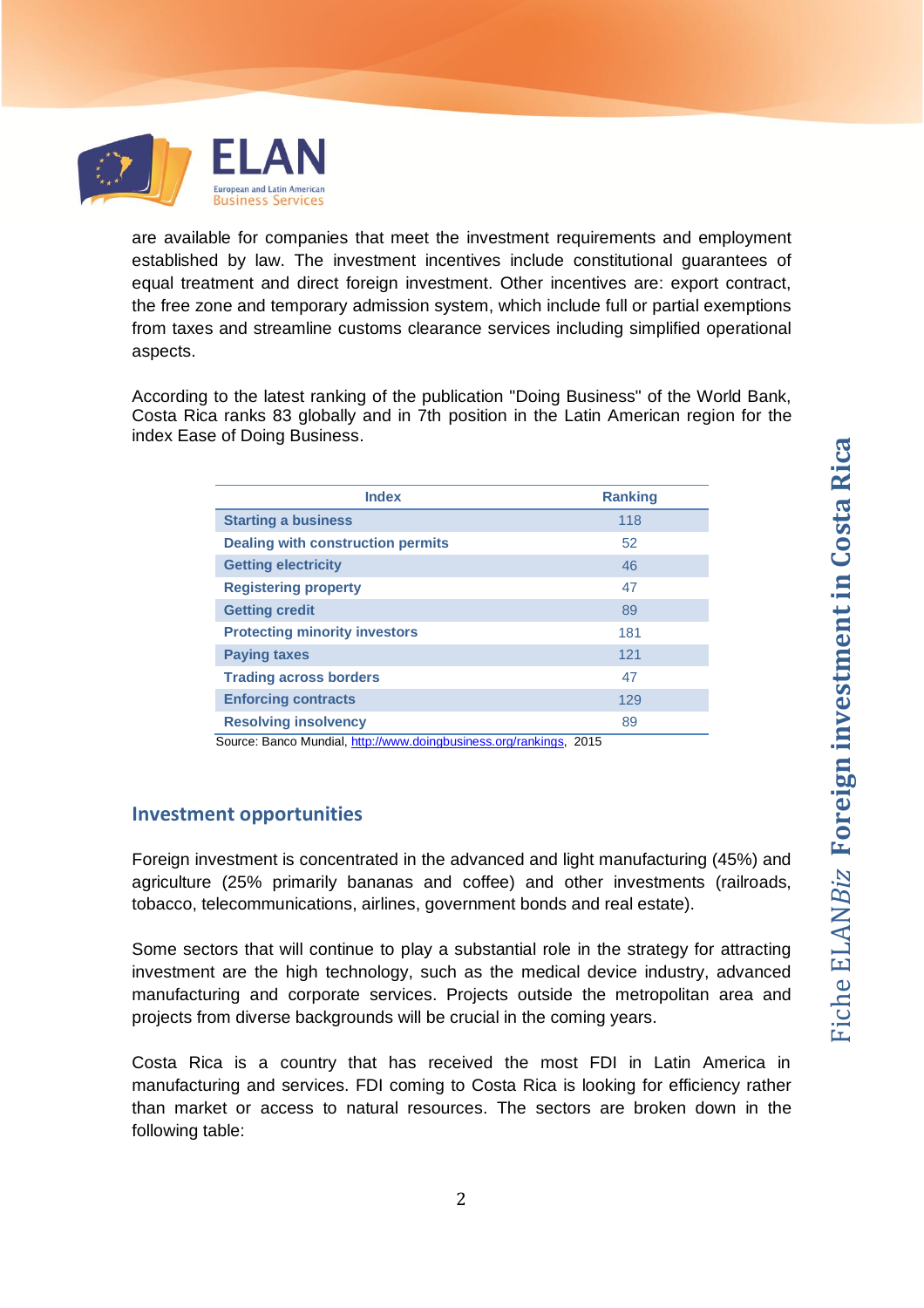

| FDI in Costa Rica, 2014            |                  |                                     |
|------------------------------------|------------------|-------------------------------------|
| <b>Sector</b>                      | FDI, US\$        | <b>Percentage over</b><br>total FDI |
| Real estate                        | 954 <sub>m</sub> | 43.4%                               |
| <b>Services</b>                    | 677 <sub>m</sub> | 30.8%                               |
| Manufacturing (light and advanced) | 251 <sub>m</sub> | 11.4%                               |

Source: CINDE, Frequently Asked Questions, 2014





Source: CINDE based on information from the Central Bank, 2013.

#### **Origin of foreign investment**

The origin of foreign investment is mainly from the United States of America, followed by Panama, Spain and Mexico. The European Union, as a whole, is the second largest foreign investor after the United States. The main investors in 2013 were the United States (US \$ 1,241 million), Panama (US \$ 284 million), Spain (US \$ 214 million), France (US \$ 95 million), Netherlands (US \$ 89 million) and Italy (US \$ 85 million) as shown in the following graph.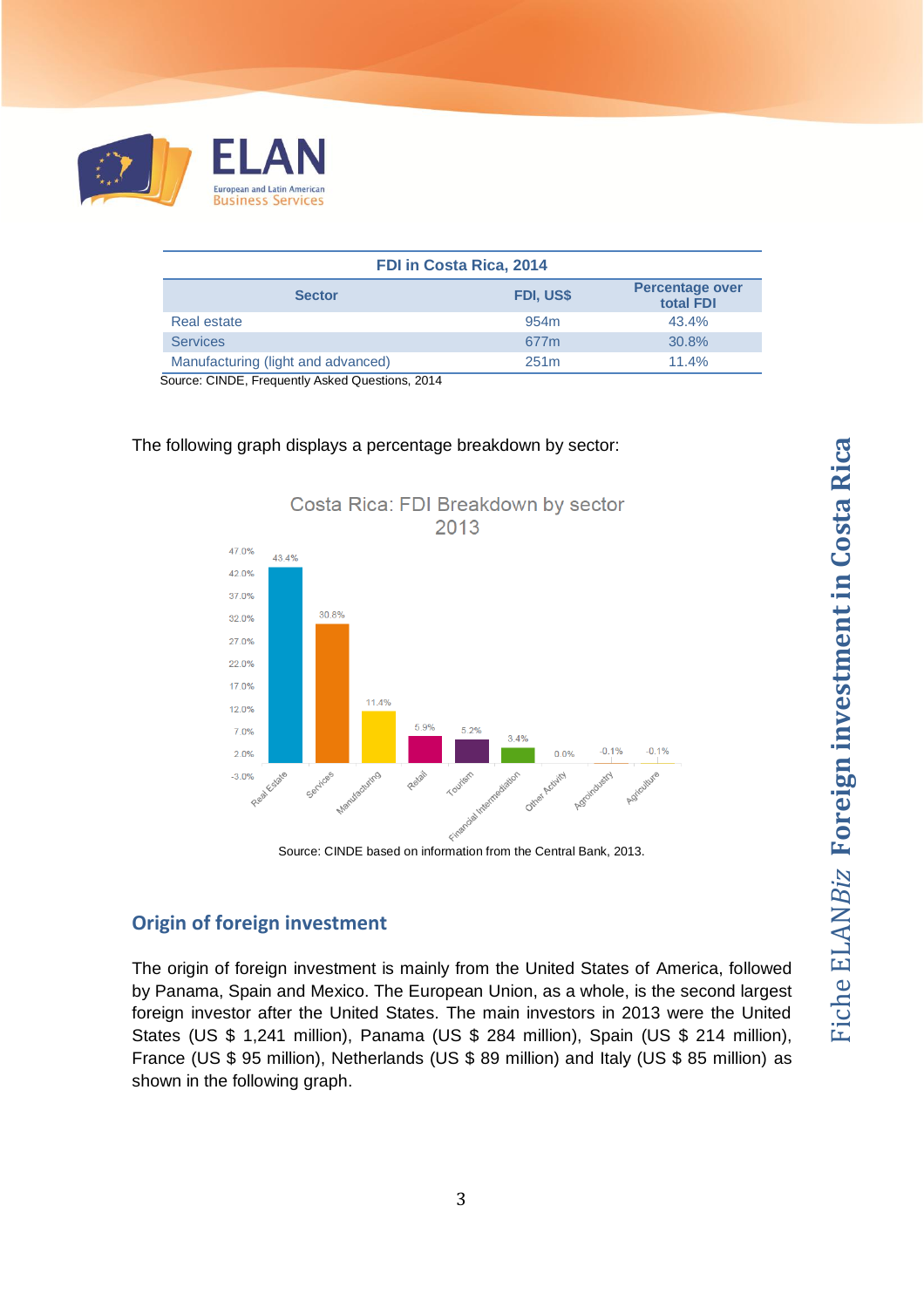



#### **COSTA RICA: FDI Inflows by Country of origin**

Source: CINDE based on information from the Central Bank, 2013.

# **European investment and the Association Agreement with Central America (AACUE)**

As its regional partners, Costa Rica has ratified the Association Agreement between Central America and the EU, which has entered into force in October 2013 for the trade provisions. Costa Rica has great importance in this Agreement, as it is the country that holds 50% of trade in Central America with the European Union.

The additional AACUE pillars for the political dialogue and cooperation are expected to enter into force once all Member States of the European Union have ratified. This will foster a high influx of foreign professionals in the country.

By means of AACUE, Costa Rica provides new business opportunities for European companies, particularly in the priority sectors suggested by the Costa Rican government investment:

- Services sector (Call Center, digital technologies, shared services and back office)
- Life sciences (biotechnology, medical devices, clinical trials)
- **Green technology (wind and solar)**
- Advanced Manufacturing (aerospace and electronics)
- **Infrastructure (roads, ports and airports)**